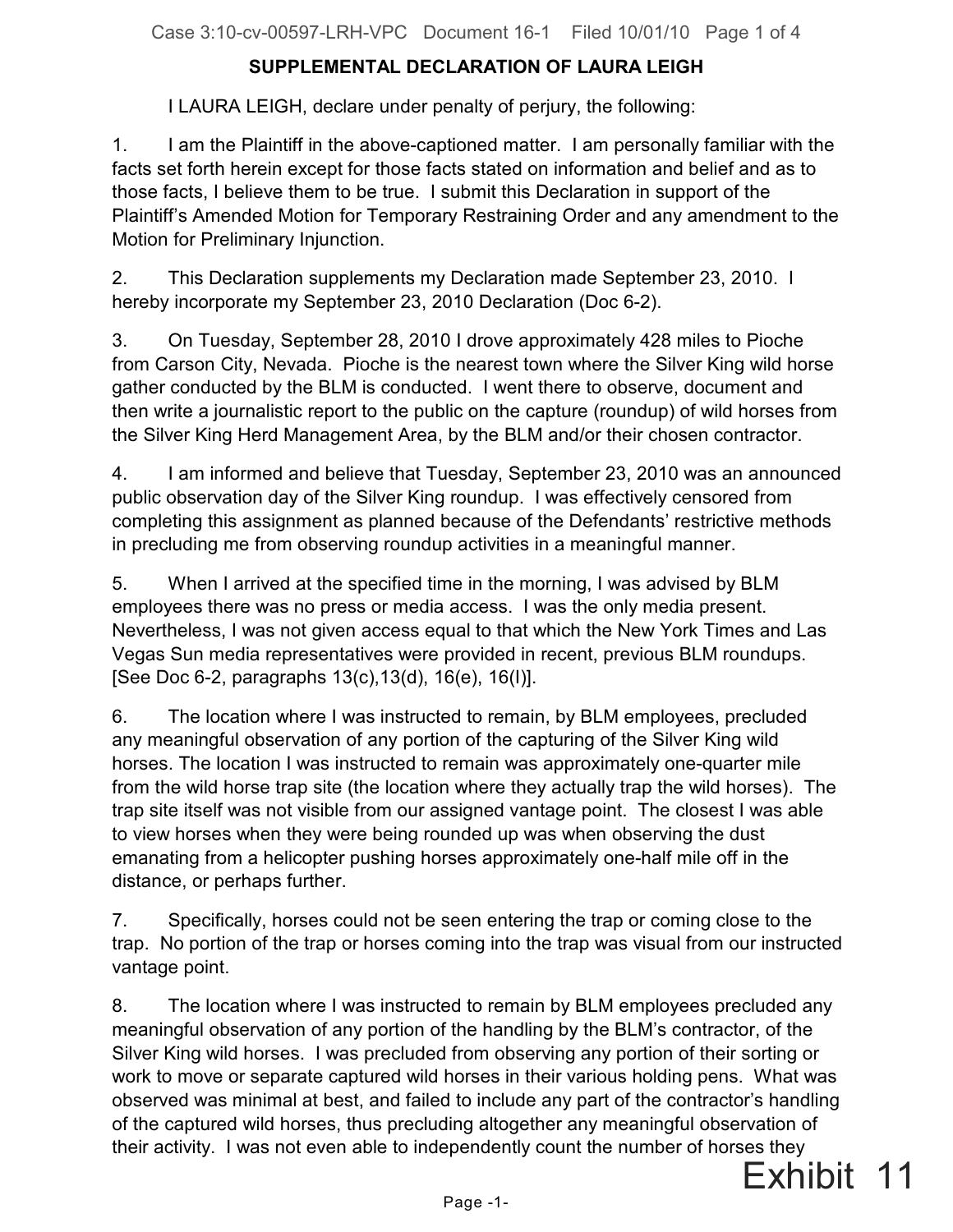captured, they sorted, they loaded, or shipped. I was not able to perform even a simple inventory of the horses, to verify the specific number of horses the Defendants captured.

9. When allowed to go to the area were the Silver King horses were held in pens, I was held back from the holding pens by about 35 feet by a barrier. The horse pens themselves were shielded by orange, plastic fencing I am informed and believe is called snow fencing. This snow fencing precluded any observation of the horses where the snow fencing blocked out virtually all of the held horses' bodies from view from the location we were directed by BLM employees to remain. When I laid on the dirt ground to get a glimpse of any portion of these held horses, I was able to see some hoofs, fetlock joints but not much more. I climbed on top of my car to see if I could glimpse at the horses heads. I was able to see the tops of some of the horses' heads in the holding pens by standing on top of my car. From these two vantage points, I did in fact, note fresh injuries to those horses, at least on those minimal parts of the horses I was given access to see, although visual access was so restrictive, I am not able to identify what horses belonged to those injuries I was able to observe. More specifically and by way of example, if I saw a bloody hoof, I was precluded from matching that bloody hoof with any horse where I was precluded from viewing the horses bodies and precluded from getting closer to the animals where my view would be unobstructed.

10. After asking if I could view horses being loaded for shipment, I was finally given the OK to do so. I hustled to the area where they were loading horses. By the time I arrived to the loading area, one truck loaded with horses had already left; the second and final truck there had only three remaining horses to load. Of all the horses captured, held and loaded this day, I was given the opportunity to see only these last three horses being loaded into the final truck. I was otherwise precluded from observing the loading of captured horses and the handling of the captured horses during the loading process, by the Defendants' chosen contractor.

11. From my various vantage points and while abiding by all BLM rules for observation, on September 28, I was precluded from any meaningful observation whatsoever, of the capturing, the handling, the holding, the loading, or the doctoring if any, of those horses captured at the Silver King roundup.

12. I advised BLM employees I would return the next day. On Wednesday, September 29, I returned. I was provided the identical access which I experienced the day previously (September 28), to the wild horse roundup. Once again, I was completely stymied and precluded from any meaningful observation whatsoever, of the capturing, the handling, the holding, the loading, or the doctoring if any, of those horses captured from Silver King.

13. On September 23 and 24, because of the unduly restrictive access I was not able to conduct any meaningful health or condition assessment of the captured Silver King horses.

14. As the result of the unduly restrictive access to the Silver King horses, I was precluded from meaningfully observing and formulating impressions and opinions of, and then writing and reporting to my editor at Horseback Magazine of what I should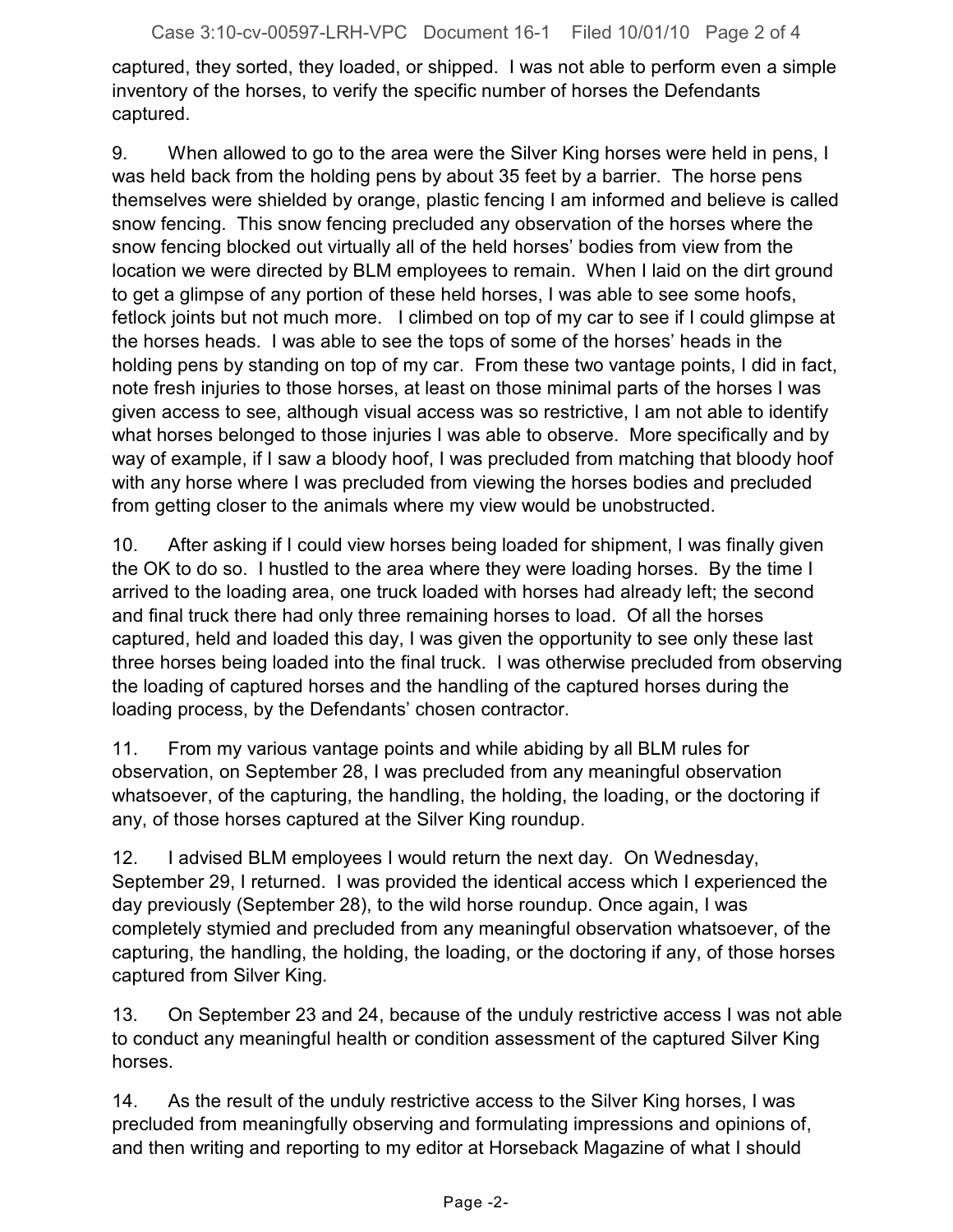have been able to observe, to formulate impressions of and to render opinions of, at a wild horse roundup. I was further precluded from formulating impressions and opinions concerning the government's handling and management and activities related to the Silver King horses, from which I could write a journalistic report.

15. I am informed and believe the Defendants made herculean efforts to keep their roundup, capture, shipment and ultimate disposition activities relative to Silver King horses, private and afar from public scrutiny and from my view.

16. I was advised by BLM employees that horses taken from Silver King would be transported to the "Broken Arrow" facility in Fallon, Nevada and also to a prison in Utah. I asked Mr. John Neil, the manager of the BLM's facility in Palomino Valley who doubles also as the acting manager for the BLM of Broken Arrow, whether I could be given access to see the Silver King horses at Broken Arrow. He denied my request. He offered no explanation.

17. On September 28 I advised BLM employees I was interested in arranging for an adoption of one of the stallions they had captured. I asked if they could ship the horse to Fallon to Broken Arrow rather than to the Utah prison since Broken Arrow was closer to my home in Carson City. I am informed and believe a decision was made by Mr. Neil and Mr. Alan Shepard that following my request, they chose to ship the horse to the Utah prison. I am informed and believe the Utah prison has attached to it, a horse holding facility operated by the BLM.

18. In attempting to try to keep track of at least one Silver King horse, particularly the one in which I expressed interest, and after having been denied access to Broken Arrow, and after having been denied meaningful observation of the capturing, sorting and loading and shipment of Silver King horses the two days I attempted to see these activities and to see Silver King horses, I chose to follow the truck that contained the horse in which I was interested, to the Utah prison.

19. It took about five hours or more to travel to the prison in Gunnison, Utah from Pioche. When arriving, my vehicle was thoroughly searched, all my possessions were searched, my cigarettes were confiscated. I was denied access to my camera, cell phone. I was put through a background search. Because of the exhaustive search, I was not able to view the captured horses when they were off-loaded from the trailer.

20. The prison in Gunnison, Utah is contained within a secured area. In other words, it is a prison within another restricted area. The outer restricted area (from the prison itself) is where the wild horses are kept. There are signs at this facility indicating it is a facility of the BLM's Wild Horse and Burro program.

21. While there (at the Gunnison, Utah prison) I was able to locate and finally view the horse I told the BLM previously, for whom I would find a home. This is the very first time I was given any reasonable access during this trip although it came at the price of my having to travel several hundred additional miles, it came after being denied two days of access to observing the capturing, processing and shipping of wild horses, it came after being denied access to a facility much closer to my home (Broken Arrow in Fallon, NV), it came after a significant background check, personal searches and finally,